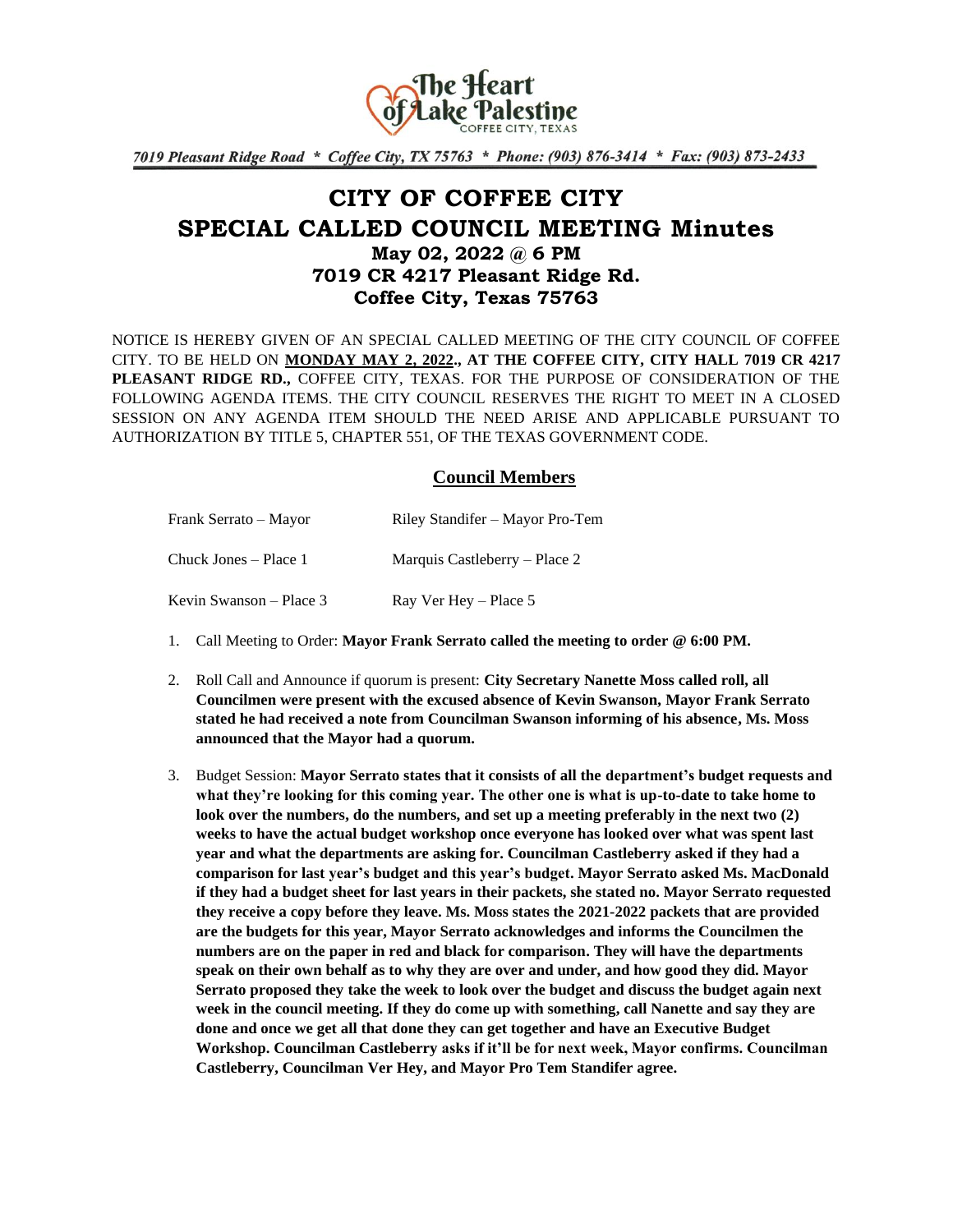

### 7019 Pleasant Ridge Road \* Coffee City, TX 75763 \* Phone: (903) 876-3414 \* Fax: (903) 873-2433

- 4. Executive Session: Gov't Code 551.074 (*Personnel Matters) City Secretary, Nanette Moss; Court Clerk, Mary McDonald; Police Chief, JohnJay Portillo; Fire Chief, Chris Moore:* **Mayor Serrato began explaining the executive session on personnel matters, Councilman Ray Ver Hey stated he would like to make a motion saying it looked like it got missed on the agenda that they requested that Mayor Serrato to be part of the discussion of the Executive Session. Mayor Serrato stated that he was not an employee and this session was strictly over the employees of the city and they could do that at the next meeting and that Councilman Ver Hey could add it to the agenda. Councilman Ver Hey stated he was making a motion to add Mayor Serrato to the list so they may discuss it, it is a motion and he's putting it out there. Mayor Serrato again stated that this session is for employees, we're referring to the budget with personal matters are for. Councilman Ver Hey disagreed saying no, this is just an executive session for all different things, I am making a motion and putting it out there, if someone would like to second it we will move forward with it. Mayor Pro Tem Standifer seconded the motion. Councilman Ver Hey stated it got overlooked somehow because it was on there, his understanding. Mayor Serrato stated it was not on there and he did not think they could add it as they go along. Councilman Ver Hey stated he believed they could. Mayor Serrato stated he wouldn't be talking at the regular session because he's not on there but if they want to make a motion to ask him questions to let it be known he is not a participant in the Executive Session when it comes to him. He also stated they could put it on the next weeks meeting and they could put his name on there, and we could go ahead and discuss it and he and Councilman Ver Hey could be one-on-one for that matter. Councilman Ver Hey states he would like to add it now like he said, he put a motion for it and Mayor Pro-Tem Standifer seconded the motion so I guess we have to see it is favored. Councilman Jones stated he was in favor. Councilman Castleberry asks if Mayor Serrato was going to participate whether they were going to vote for it or not. Mayor Serrato stated they could vote all they want he was not going to participate. Councilman Castleberry says okay fine and favored the motion. Mayor Serrato states they are starting the Executive Session at 6:06 PM.**
- 5. Reconvene from Executive Session: (State Time and Any Action Taken) **Reconvened from the Executive Session at 7:35 PM. Councilman Castleberry requested Ms. Nanette Moss provide copies of the Evaluation. Mayor Serrato states they are reconvened from the Executive session at 7:35 PM, no action was taken.**
- 6. Adjournment: **Mayor Serrato asks if anyone wants to make a motion to adjourn. Councilman Castleberry makes the motion to adjourn. Councilman Jones seconds the motion. Unanimous vote in favor of adjournment.**

The City Council of the City of Coffee City reserves that right to adjourn into Executive Session at any time during the course of this meeting to discuss any matters listed on the agenda, as authorized by the Texas Government Code, including, but not limited to, Sections 551.071 (Consultation with Attorney), 551.072 (Deliberation about Real Property), 551.073 (Deliberation about Gifts and Donations), 551.074 (Personnel Matters), 551.076, (Deliberations about Security Devices), 551.087 (Economic Development), 418.175-183 (Deliberations about Homeland Security Issues) and as authorized by the Texas Tax Code, including, but not limited to, Section 321.3022 (Sales Tax Information).

#### **CERTIFICATION**

#### **I CERTIFIY THAT A COPY OF THE MONDAY, MAY 02, 2022, CITY COUNCIL SPECIAL CALLED MEETING AGENDA BY THE COFFEE CITY, CITY COUNCIL WAS POSTED AT THE CITY HALL PUBLIC NOTICE BOARD AND THE CITY WEBSITE ON FRIDAY APRIL 29, 2022, BY 5 PM.**